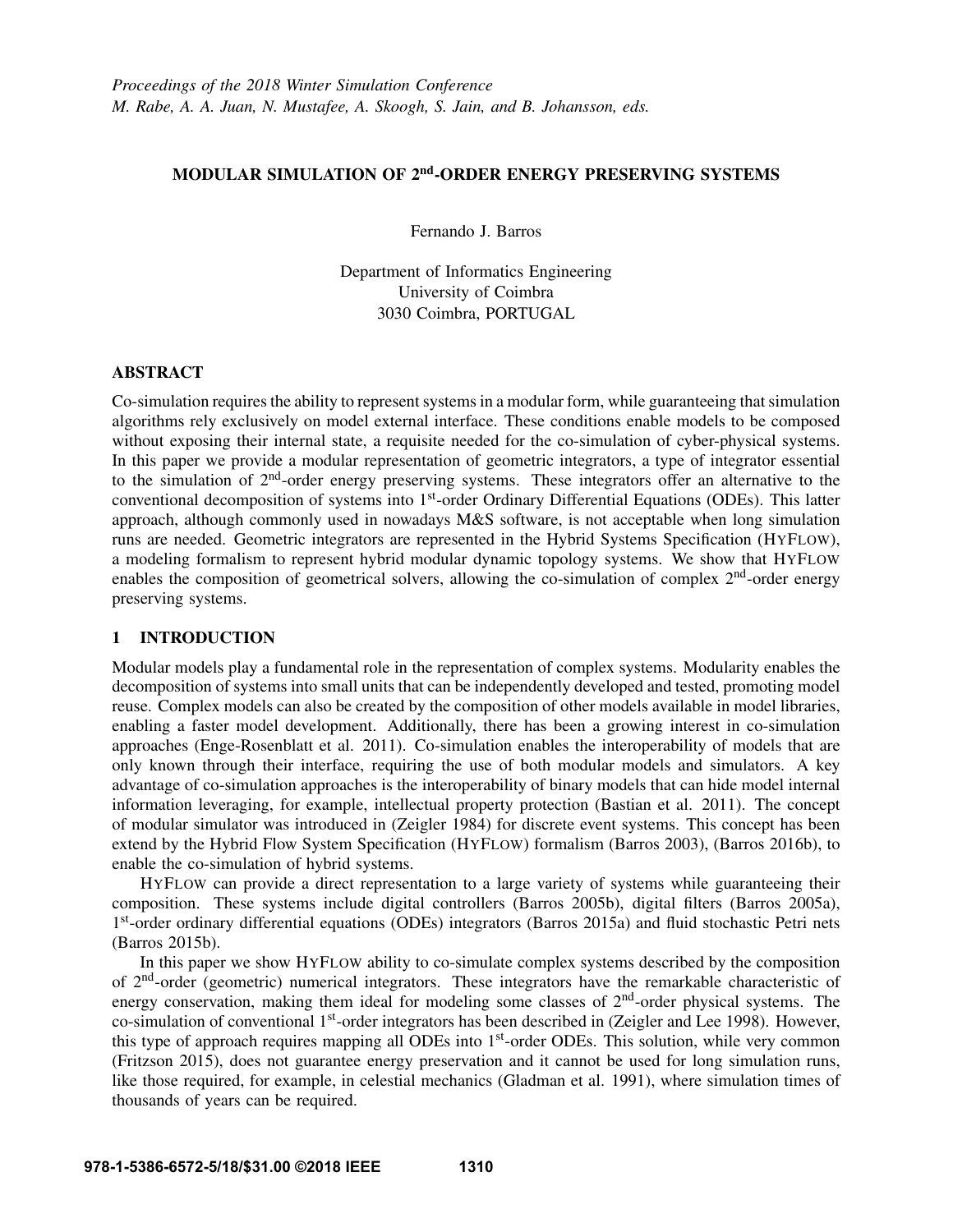In this paper we provide a modular description of geometric integrators based on the HYFLOW formalism. Our approach is demonstrated through several examples that include a series of planar pendulum and a simplified model of the solar system for studying Moon trajectory. To the best of our knowledge, HYFLOW has provided the first modular description of geometric integrators, enabling a new approach for the co-simulation of energy preserving systems (Barros 2016a).

### 2 THE HYFLOW FORMALISM

The Hybrid Flow System Specification (HYFLOW) is a formalism for representing hybrid systems with a time-variant topology (Barros 2003). HYFLOW achieves the representation of continuous variables using the concept of multi-sampling (Barros 2002), while the representation of discrete events is based on the Discrete Event System Specification (DEVS) (Zeigler et al. 2000). HYFLOW can also represent dense outputs, providing a framework for describing arbitrary continuous function on a digital computer. HYFLOW defines two types of models: basic and network. Basic models provide state representation and state transition functions for describing model dynamic behavior. Network models are a composition of basic models and/or other network models. Given this definition, a network provides an abstraction for representing hierarchical systems.

### 2.1 HyFlow Basic Model

A HYFLOW basic model associated with name *B* is defined by

$$
M_B = (X, Y, P, P_0, \rho, \omega, \delta, \Lambda_c, \lambda_d)
$$

where

 $X = X_c \times X_d$  is the set of input flow values

 $X_c$  is the set of continuous input flow values

 $X_d$  is the set of discrete input flow values

 $Y = Y_c \times Y_d$  is the set of output flow values

 $Y_c$  is the set of continuous output flow values

 $Y_d$  is the set of discrete output flow values

*P* is the set of partial states (p-states)

 $P_0$  is the set of (valid) initial p-states

 $\rho: P \longrightarrow \mathbb{H}_0^+$  is the time-to-input function

 $\omega: P \longrightarrow \mathbb{H}_0^+$  is the time-to-output function

 $S = \{(p, e) | p \in P, 0 \le e \le v(p)\}\$ is the state set

with  $v(p) = min\{\rho(p), \omega(p)\}\$ , the time-to-transition function

 $\delta$ :  $S \times X^{\phi} \longrightarrow P$  is the transition function

where  $X^{\phi} = X_c \times (X_d \cup {\phi})$ 

and  $\phi$  is the null value (absence of value)

 $\Lambda_c$ :  $S \longrightarrow Y_c$  is the continuous output function

 $\lambda_d : P \longrightarrow Y_d$  is the discrete output function

HYFLOW time base is the set of hyperreals numbers  $\mathbb{H} = \{x + z\epsilon | x \in \mathbb{R}, z \in \mathbb{Z}\}$ , where  $\varepsilon$  is an infinitesimal (infinitely small) number, such that  $\varepsilon > 0$  and  $\varepsilon < \frac{1}{n}$  for  $n = 1, 2, 3, ...$  (Goldblatt 1998). The set of positive hyperreals is defined by  $\mathbb{H}_0^+ = \{h \in \mathbb{H} | h \ge 0\}$ . The discrete output of a component described by a HYFLOW basic model is constrained to be null ( $\phi$ ) when in states (*s*, *e*) with  $e \neq \omega(p)$ .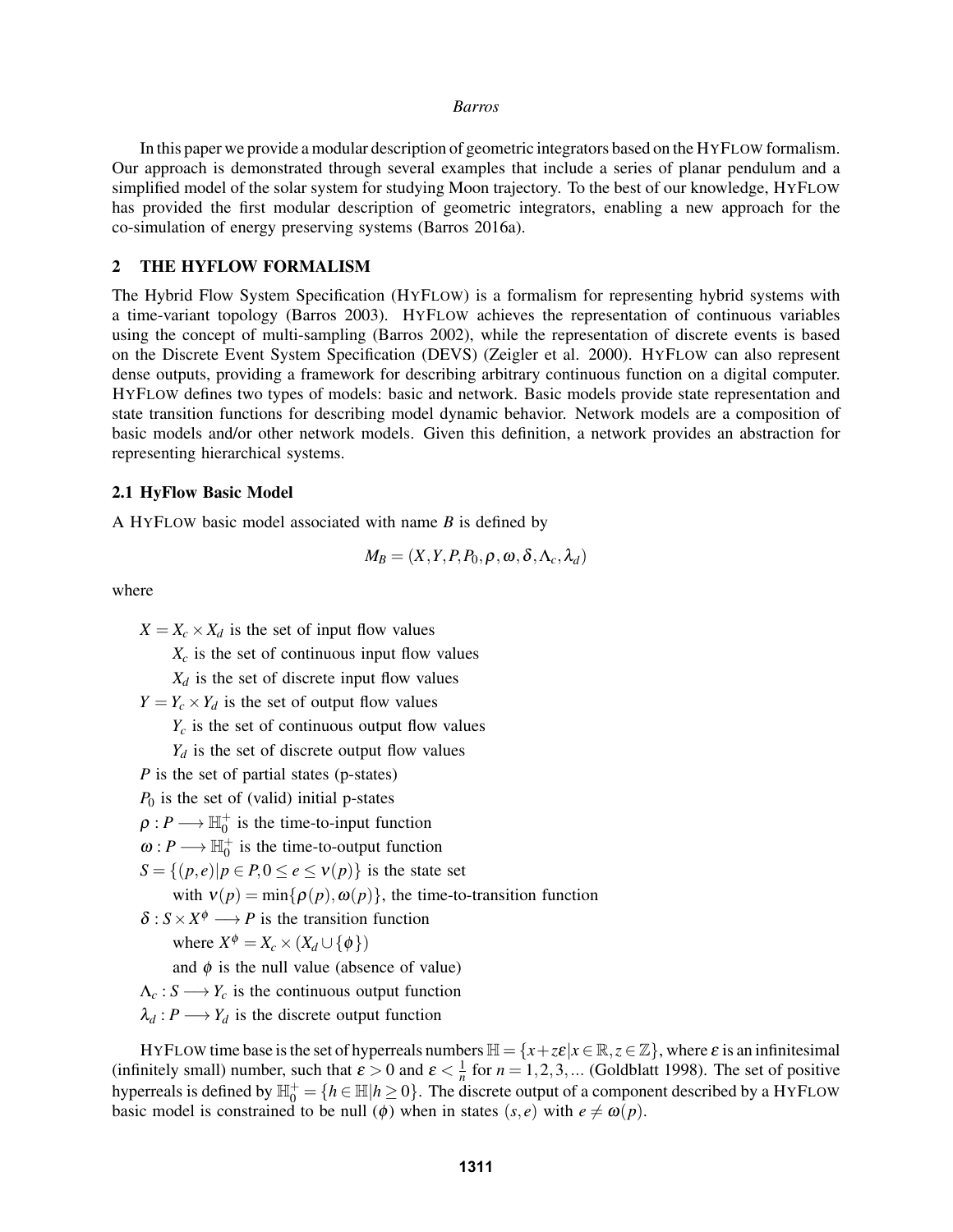Figure 1 depicts the typical trajectories of a HYFLOW component. At time  $t_1$  the component in p-state *p*<sub>0</sub> samples its input since its elapsed time reaches  $\rho(p_0) = e$ . The component changes its p-state to  $p_1 = \delta((p_0, \rho(p_0)), (x_1, \phi))$ , where  $x_1$  is the sampled value and no discrete flow is present.



Figure 1: Basic HYFLOW component trajectories.

At time  $t_2$  the discrete flow  $x_d$  is received by the component that changes to p-state  $p_2 = \delta((p_1, e_1), (x_2, x_d))$ , where  $x_2$  is the continuous flow at  $t_2$ . At time  $t_3$  the component reaches the time-to-output time limit and it changes to p-state  $p_3 = \delta((p_2, \omega(p_2)), (x_3, \phi))$ . At this time the discrete flow  $y_d = \lambda_d(p_2)$  is produced. Additionally, component continuous output flow is always present and given by  $\Lambda_c(p,e)$ . A detailed description of HYFLOW semantics with the corresponding modular co-simulators is given in (Barros 2008). The use of hyperreals numbers is also shown to be fundamental for obtaining deterministic models (Barros 2008).

# 2.2 Example: Continuous Flow Generator

In many systems, entities can be described by known functions. For example, the path of a aircraft can be planned to follow some trajectory. The representation of this type of dynamic behavior can be achieved by the continuous function generator  $f : \mathbb{R} \longrightarrow \mathbb{R}$  represented by the HYFLOW model:

$$
M_f = (X, Y, P, P_0, \rho, \omega, \delta, \Lambda_c, \lambda_d)
$$

where

$$
X = \{\} \times \{\}, Y = \mathbb{R} \times \{\phi\}
$$
  
\n
$$
P = P_0 = \{\}
$$
  
\n
$$
\rho(\phi) = \omega(\phi) = \infty, \ \delta((\phi, e), (\phi, \phi)) = \phi
$$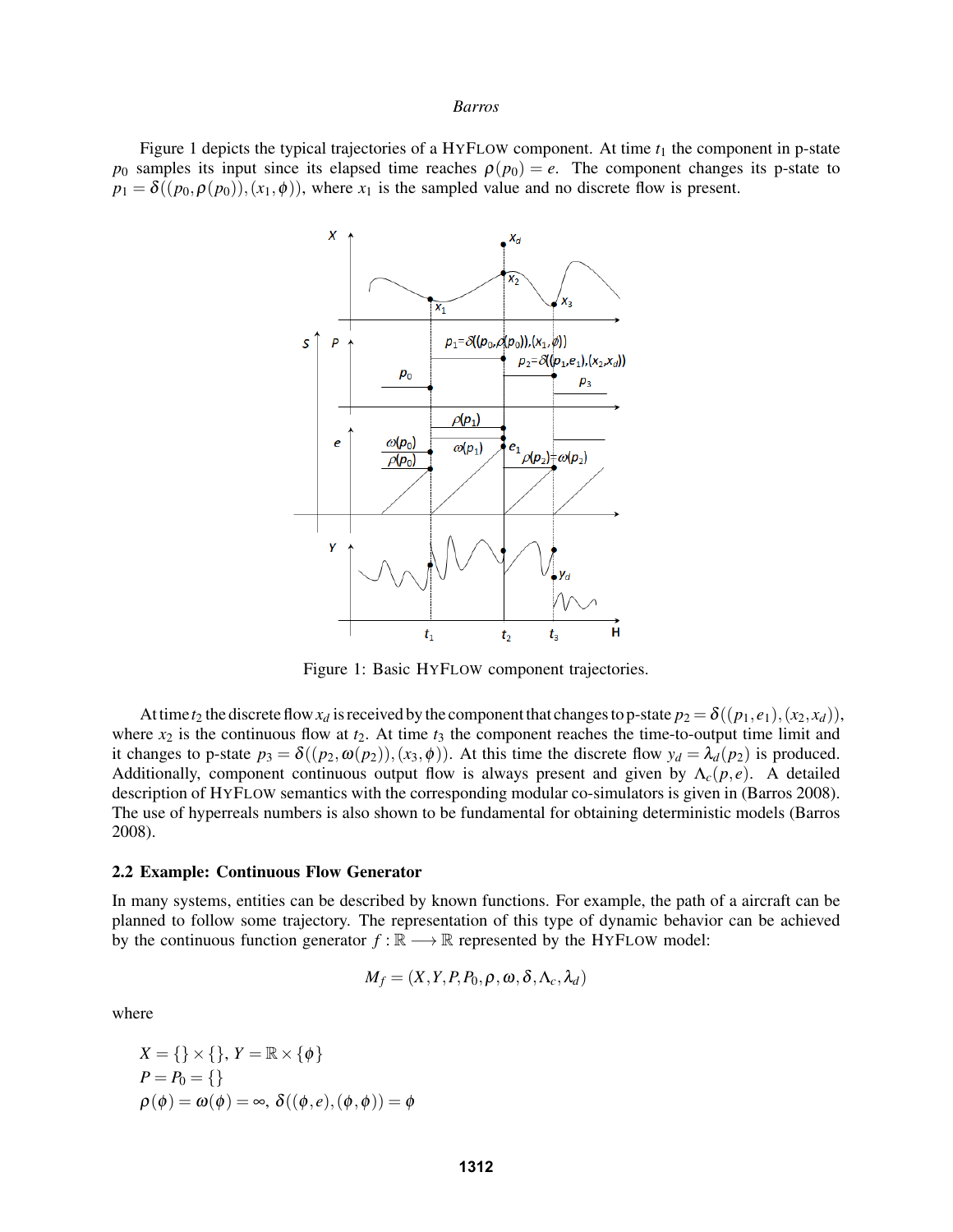$\Lambda_c(\phi, e) = f(e_{std})$ , where  $e_{std}$  is the standard part of the hyperreal *e*  $\lambda_d(\phi) = \phi$ 

This model can represent arbitrary continuous functions. For example, a trigonometric signal can be described by  $f(t) = A \cos(\omega t + \varphi)$ . The generator is a passive component with no autonomous behavior, where all information can be retrieved through sampling. This model produces an *exact* output since no approximations is used. This contrasts with other modeling approaches that limit continuous signals to be represented by piecewise constant segments (Tripakis et al. 2013).

### 2.3 HyFlow Network Model

HyFlow network models are compositions of HYFLOW models (basic or other HYFLOW network models). A HYFLOW network model associated with name *N* is defined by

$$
M_N=(X,Y,\eta)
$$

where

*N* is the network name

 $X = X_c \times X_d$  is the set of network input flows

- $X_c$  is the set of network continuous input flows
- $X_d$  is the set of network discrete input flows
- $Y = Y_c \times Y_d$  is the set of network output flows
	- $Y_c$  is the set of network continuous output flows
	- $Y_d$  is the set of network discrete output flows
- $\eta$  is the name of the dynamic topology network executive

The model of the executive is a modified HYFLOW basic model, defined by

$$
M_{\eta} = (X_{\eta}, Y_{\eta}, P, P_0, \rho, \omega, \delta, \Lambda_c, \lambda_d, \Sigma, \gamma)
$$

where

 $\widehat{\Sigma}$  is the set of network topologies

 $\gamma: P \longrightarrow \widehat{\Sigma}$  is the topology function

The network topology  $\Sigma_{\alpha} \in \widehat{\Sigma}$ , corresponding to the p-state  $p_{\alpha} \in P$ , is given by

$$
\Sigma_{\alpha} = \gamma(p_{\alpha}) = (C_{\alpha}, \{I_{i,\alpha}\} \cup \{I_{\eta,\alpha}, I_{N,\alpha}\}, \{F_{i,\alpha}\} \cup \{F_{\eta,\alpha}, F_{N,\alpha}\})
$$

where

 $C_{\alpha}$  is the set of names associated with the executive state  $p_{\alpha}$ for all  $i \in C_\alpha \cup \{\eta\}$ 

 $I_{i,\alpha}$  is the sequence of influencers of *i* 

 $F_{i,\alpha}$  is the input function of *i* 

 $I_{N,\alpha}$  is the sequence of network influencers

 $F_{N,\alpha}$  is the network output function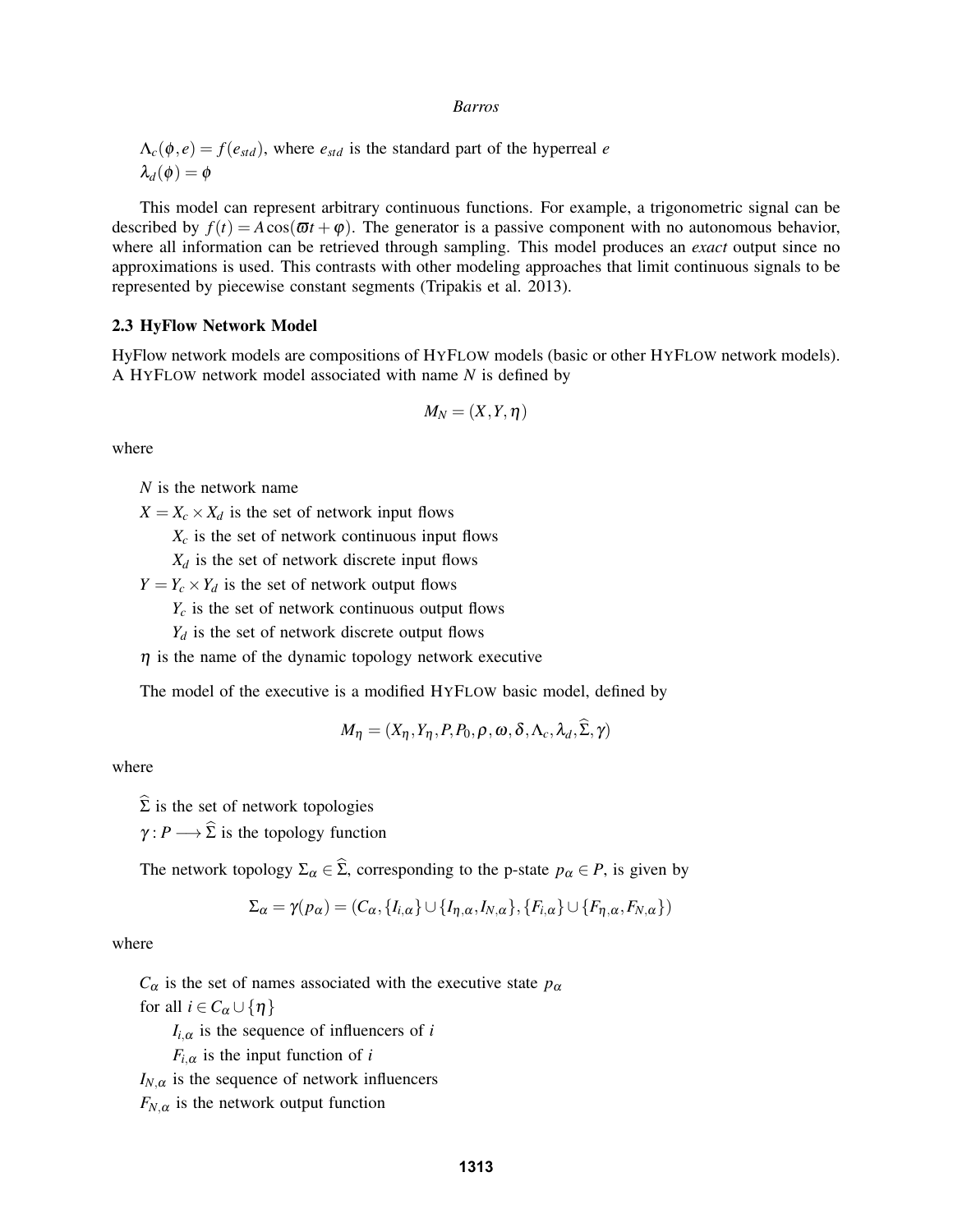For all  $i \in C_\alpha$ 

 $M_i = (X, Y, P, P_0, \rho, \omega, \delta, \Lambda_c, \lambda_d)_i$  if *i* is a basic model  $M_i = (X, Y, \eta)_i$  if *i* is a network model

The topology of a network is defined by its executive through the topology function  $\gamma$ , that maps executive p-state into network composition and coupling. Thus, topology adaption can be achieved by changing executive p-state.

Contrarily to other modeling formalisms (Zeigler et al. 2000), HYFLOW uses the set of influencers and not the set of influencees to describe model interaction. This choice enables the interoperability and reuse of models having different interfaces, since model input function, defined at composition time, enables the adaptation between arbitrary influencers interfaces and the model. Thus, influencers enable a model to be be (re)used without modification in any context. In this paper we exploit the ability to combine several output values into a single value required by integrators, making them reusable since they are independent of the set of influencers. HYFLOW networks are used in the next section to describe examples of model interoperability.

# 3 GEOMETRIC INTEGRATORS

The prevalent rule in most common modeling and simulation tools is to map the set of arbitrary order ODEs into a system of  $1<sup>st</sup>$ -order ODEs (Fritzson 2015). This is not acceptable for simulating long periods in systems, like many Hamiltonian systems, where solutions have properties that can only be observable after long intervals. For example, in systems involving celestial mechanics, properties like the precession of planets, may require the simulation of hundreds of years to be characterized. The traditional methods based on decomposition are not acceptable in these cases, and a direct representation of higher order ODEs have been proposed (Hairer et al. 2005). We introduce now the HYFLOW representation for geometric ODEs. Given the 2nd-order ODE

$$
y'' = f(x(t), y)
$$
 with  $y(0) = y_0, y'(0) = v_0$ 

and using the variable  $v = y'$ , a fixed stepsize *T*, 2<sup>nd</sup>-order ODE, 2<sup>nd</sup>-degree polynomial approximation, geometric integrator is described by the equations (Swope et al. 1982):

$$
y_{n+1} = y_n + hv_n + \frac{1}{2}h^2 f_n
$$
  

$$
v_{n+1} = v_n + \frac{h}{2}(f_n + f_{n+1})
$$

Considering  $y'' = f(x(t))$ , the HYFLOW model of the geometric integrator is given by:

$$
M_{\Gamma} = (X, Y, P, P_0, \rho, \omega, \delta, \Lambda_c, \lambda_d)
$$

where

$$
X = \mathbb{R} \times \phi
$$
  
\n
$$
Y = \mathbb{R} \times \phi
$$
  
\n
$$
P = \{(\alpha, y_n, v_n, f_n) | \alpha, y_n, v_n, f_n \in \mathbb{R}\}
$$
  
\n
$$
P_0 = \{ (0, y_n, v_n, f_n) \in P \}
$$
  
\n
$$
\rho(\alpha, y_n, v_n, f_n) = \alpha
$$
  
\n
$$
\omega(\alpha, y_n, v_n, f_n) = \infty
$$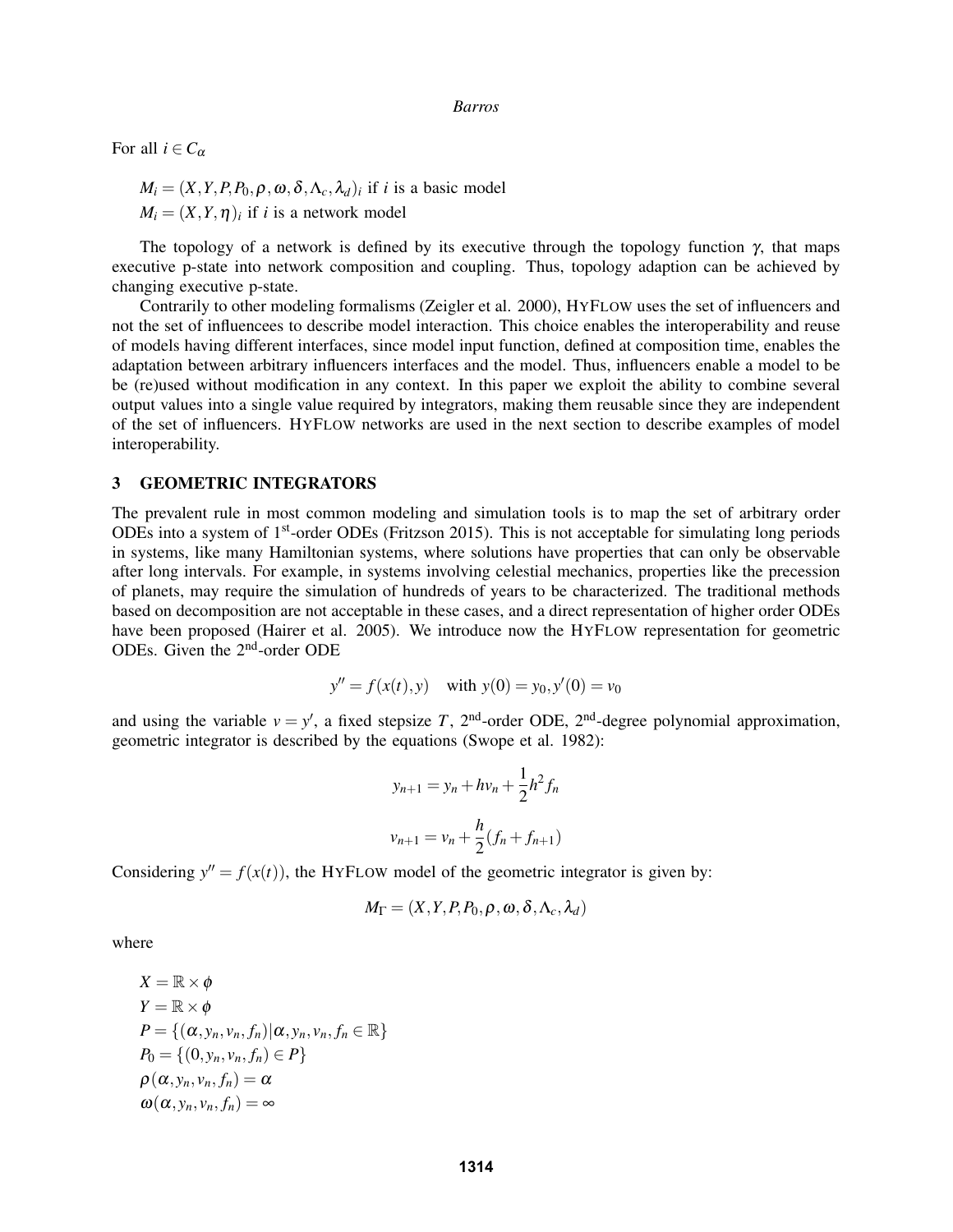$$
\delta((\alpha, y_n, v_n, f_n), e), (x_c, x_d)) = (T, y_{n+1}, v_n + \frac{1}{2}e_{std}(f_n + f_{n+1}), f_{n+1})
$$
  
with  $y_{n+1} = y_n + e_{std}v_n + \frac{1}{2}e_{std}^2f_n$  and  $f_{n+1} = f(x_c)$   

$$
\Delta_c((\alpha, y_n, v_n, f_n), e) = y_n + e_{std}v_n + \frac{1}{2}e_{std}^2f_n
$$
  

$$
\lambda_d(\alpha, y_n, v_n, f_n) = \phi
$$

The recurrences are computed by the transition function  $\delta$  and the sampling period *T* is specified by function ρ. The initial sampling period is set to 0 so the associated component can read the input and compute the value of  $f_n$ . The output flow is given by the 2<sup>nd</sup>-degree polynomial provided by function  $\Lambda_c$ . Given that sampling rate can be adjusted by the  $\rho$  function, HYFLOW can also represent variable sampling geometric integrators (Hairer and Soderlind 2005).

### 3.1 Example: Simple Harmonic Oscillator

As a first example showing the application of a geometric integrator we simulate the simple oscillator composed by a mass *m*, and a spring with elasticity *K* and unstretched length *L* depicted in Figure 2. The acceleration obeys equation:

$$
x'' = -\frac{K}{m}(x - L) \tag{1}
$$

The HYFLOW network describing the oscillator is depicted in Figure 3 and defined by:

$$
C = \{M\}, I_M = \{M\}, I_\eta = \{\}
$$

$$
F_M(x_c, x_d) = (-\frac{K}{m}(x_c - L), \phi)
$$

where *M* is a geometric integrator that computes mass position and velocity. A network description is required for the oscillator since we have chosen the 2nd derivative to be given as the input to the geometric integrator. This choice simplifies the composition of oscillators as shown in the next example.





Figure 2: Horizontal oscillator. Figure 3: HYFLOW network model for the oscillator.

Mass position and velocity are represented in Figure 4. Results were obtained with a fixed sampling interval of 0.01s,  $m = 4$  kg,  $L = 1.0$  m and  $K = 500$  N/m,  $x_0 = 0.5$  m,  $v_0 = 0$ , and a simulation time of 10 s. The plot of *x* vs.  $v = x^i$  is depicted in Figure 5.

For executing the simulation we have used HYFLOW++, an implementation of HYFLOW in the C++ language. HYFLOW++ definition of the oscillator network is described in Figure 6. Class Executive is the base class for all network executives. Mass *M* is added in Line 8, as an instance of the Geometric<double> class. The input function is set in Line 9 according to Equation (1). Integrator sampling time is set to  $10^{-2}$  s (Line 9). The Geometric class can be parameterized with 3D vectors so it can be reused to describe 3D models, like planets, in Section 3.3.

A distinctive feature of the geometrical integrator is energy conservation.Conventional integrators, on the other hand, do not exhibit the energy conservation property, making them unsuitable for long simulation runs (Hairer et al. 2005).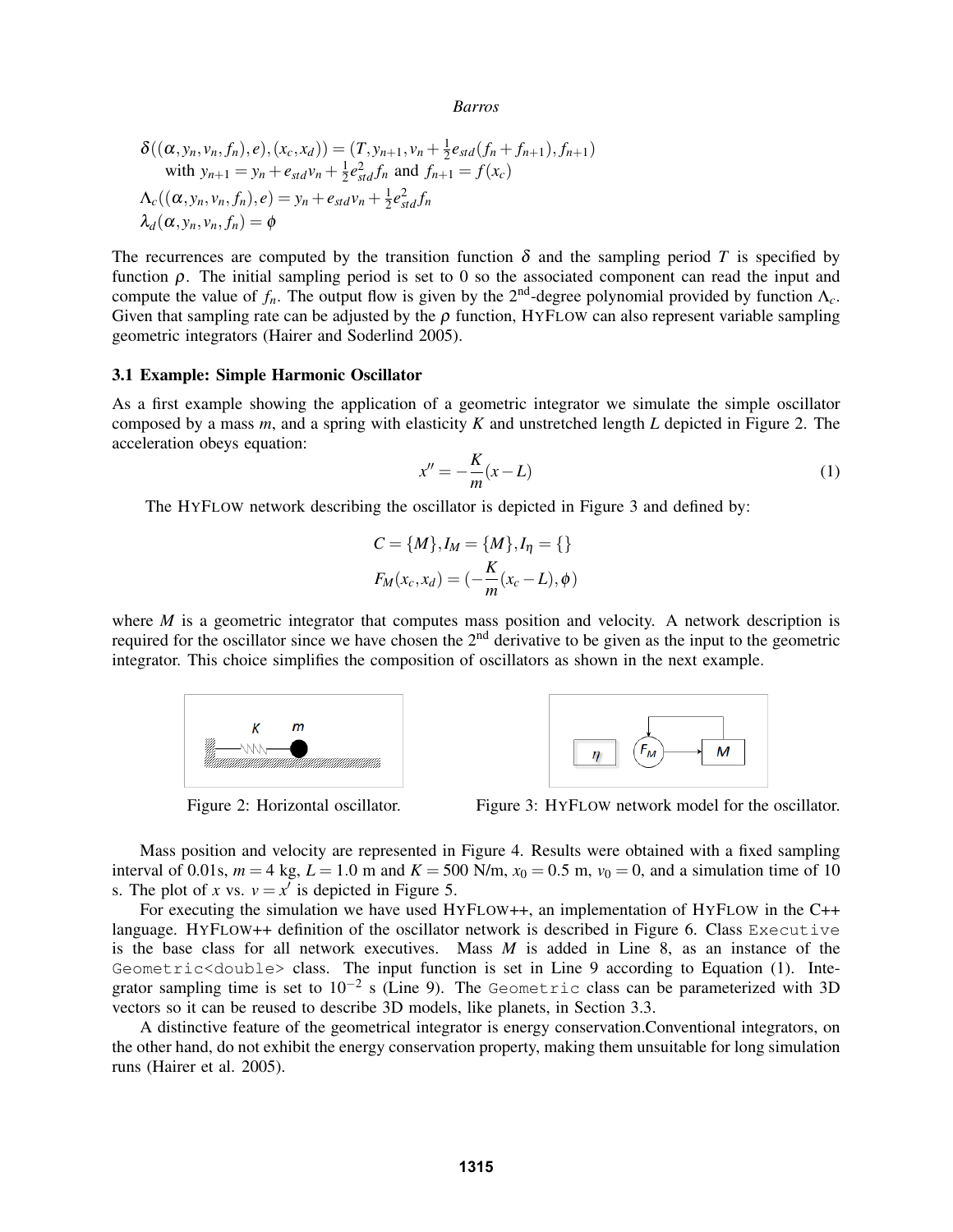



Figure 4: Pendulum position *x* and velocity *v*. Figure 5:  $x \times y$  plot.



Figure 6: HYFLOW++ oscillator network topology.

# 3.2 Example: Composition of Vertical Pendula

Geometric integrators can be combined to model more complex systems. We consider now the 3-pendulum system represented in Figure 7. Each pendulum is described by the equation:

$$
\theta''_i = \frac{T_i | z}{mL^2}, \quad i = 1, 2, 3
$$

where torque is given by

$$
T_i = R_i \times (F_{i,i-1} + F_{i,i+1} + (0, -mg, 0)),
$$

with  $R_i$  the position of pendulum (mass) *i*, and  $T|z$  the *z*-component of the torque *T*. Forces  $F_{i,i-1}$  and  $F_{i,i+1}$  are excerpted by the left and right neighbor springs, respectively. Spring forces between positions  $p_i$  and  $p_j$  are given by:

$$
F_{i,j} = -K((p_i - p_j) - Lu_{i,j})
$$
\n(2)

where  $u_{i,j}$  is the unit vector of  $p_i - p_j$  and *L* represents the unstretchable spring length. We consider that pendulum are equally spaced distance 2L. Positions  $p_0 = (0, L, 0)$  and  $p_4 = (8L, 0, L)$  are the left and right ground positions, respectively. Each pendulum can be modeled by the geometric integrator described before. HYFLOW enables the seamless composition of models and the system can be represented the HYFLOW network given in Figure 8.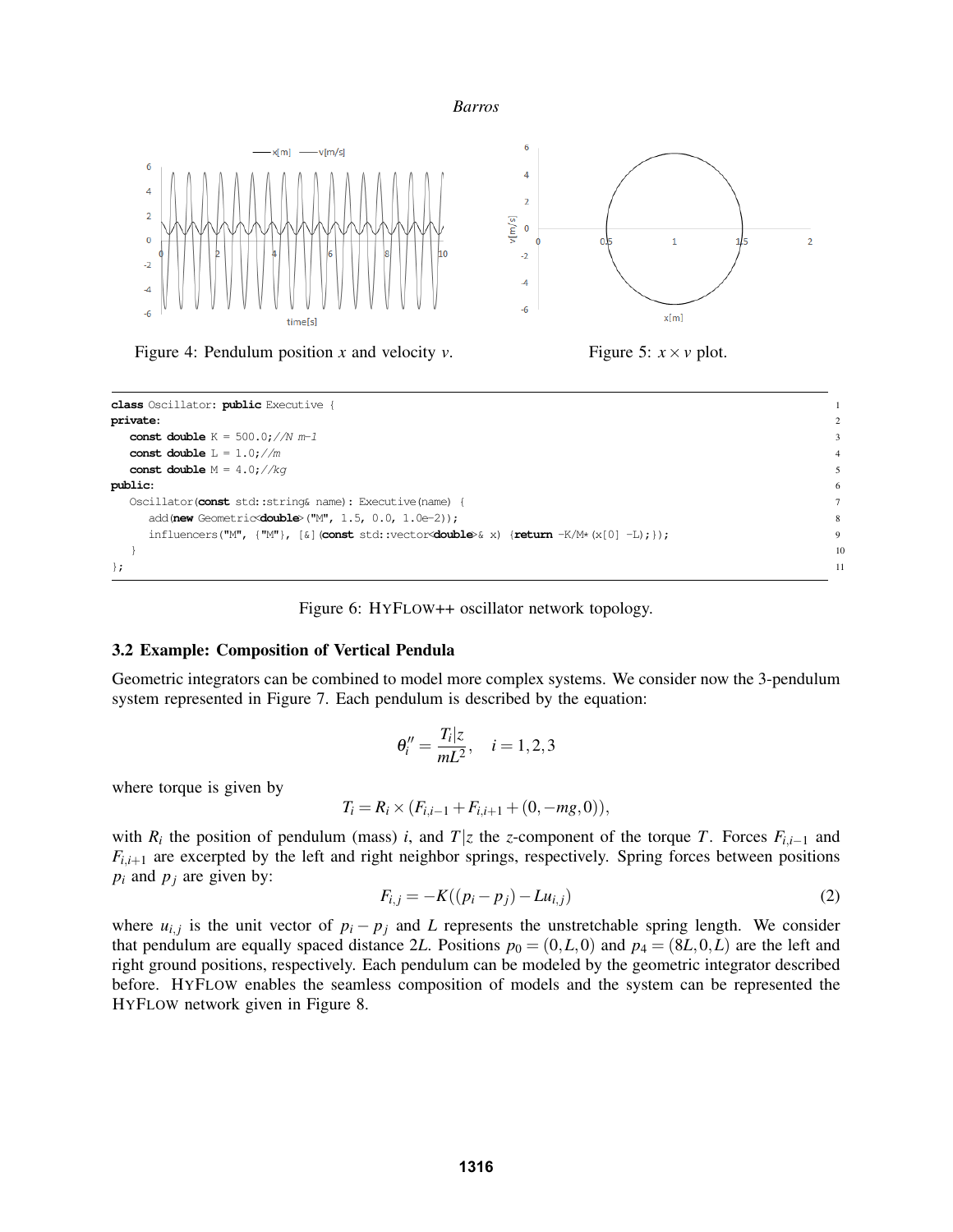

Figure 7: System of 3 planar vertical pendula.



Figure 8: HYFLOW representation of the pendula system.

The network has a topology described by:

$$
C = \{P_0, P_1, P_2, P_3, P_4\}, I_{\eta} = I_{P_0} = I_{P_4} = \{\}
$$
  
\n
$$
I_{P_1} = \{P_0, P_1, P_2\}, I_{P_2} = \{P_1, P_2, P_3\}, I_{P_3} = \{P_2, P_3, P_4\}
$$
  
\n
$$
F_{P_1}((p_0, \phi), (p_1, \phi), (p_2, \phi)) = \left(\frac{p_1 \times (F_{1,0} + F_{1,2} + (0, -mg, 0))|_z}{mL^2}, \phi\right)
$$
  
\n
$$
F_{P_2}((p_1, \phi), (p_2, \phi), (p_{3c}, \phi)) = \left(\frac{p_2 \times (F_{2,1} + F_{2,3} + (0, -mg, 0))|_z}{mL^2}, \phi\right)
$$
  
\n
$$
F_{P_3}((p_2, \phi), (p_3, \phi), (p_4, \phi)) = \left(\frac{p_3 \times (F_{3,2} + F_{3,4} + (0, -mg, 0))|_z}{mL^2}, \phi\right)
$$

where forces  $F_{1,0}, F_{1,2}, F_{2,1}, F_{2,3}, F_{3,2}$  and  $F_{3,4}$  are computed by Equation (2).

Components  $P_0$  and  $P_4$  provide the two ground locations for the first an last spring, respectively. They are modeled by the HYFLOW generator described of Section 2.1. For example,  $P_0$  continuous output function is given by  $\Lambda_c(\phi, e) = (0, L, 0)$ , representing the point where the first spring is anchored to. The system was simulated during a period of 10 s using a fixed stepsize of  $10^{-3}$  s, with parameters:  $L = 0.5$ m,  $K = 100$  N/m,  $m = 1$  kg,  $\theta_{0,1} = \pi/2, \theta_{0,2} = \pi/4, \theta_{0,3} = \pi/2, \theta_{0,1} = 2, \theta'_{0,2} = 0, \theta'_{0,3} = -2$ . The plots  $\theta \times \theta'$ for pendula *P*<sup>1</sup> and *P*<sup>2</sup> are depicted in Figures 9 and 10, respectively. Although the total system energy of should remain constant, since there are no dissipative elements, the energy is transfered between pendula, making the phase plot departing from the ellipse obtained for the simple oscillator of the previous example.

The  $x \times y$  trajectories of the 3 pendula is plotted in Figure 11. HYFLOW enables the composition of modular geometric integrators to model complex systems. To the best of our knowledge, HYFLOW is the only modeling formalism to allow the co-simulation of geometric integrators. Given its modular definition, HYFLOW also enables the composition of these integrators with other models already described in the formalism (Barros 2003).

### 3.3 Example: Earth/Moon System

We describe next an abridged model of the solar system intended to study the Moon motion around the Earth. In this model only the Sun, Earth, Moon and Jupiter are represented. The acceleration of a body *i*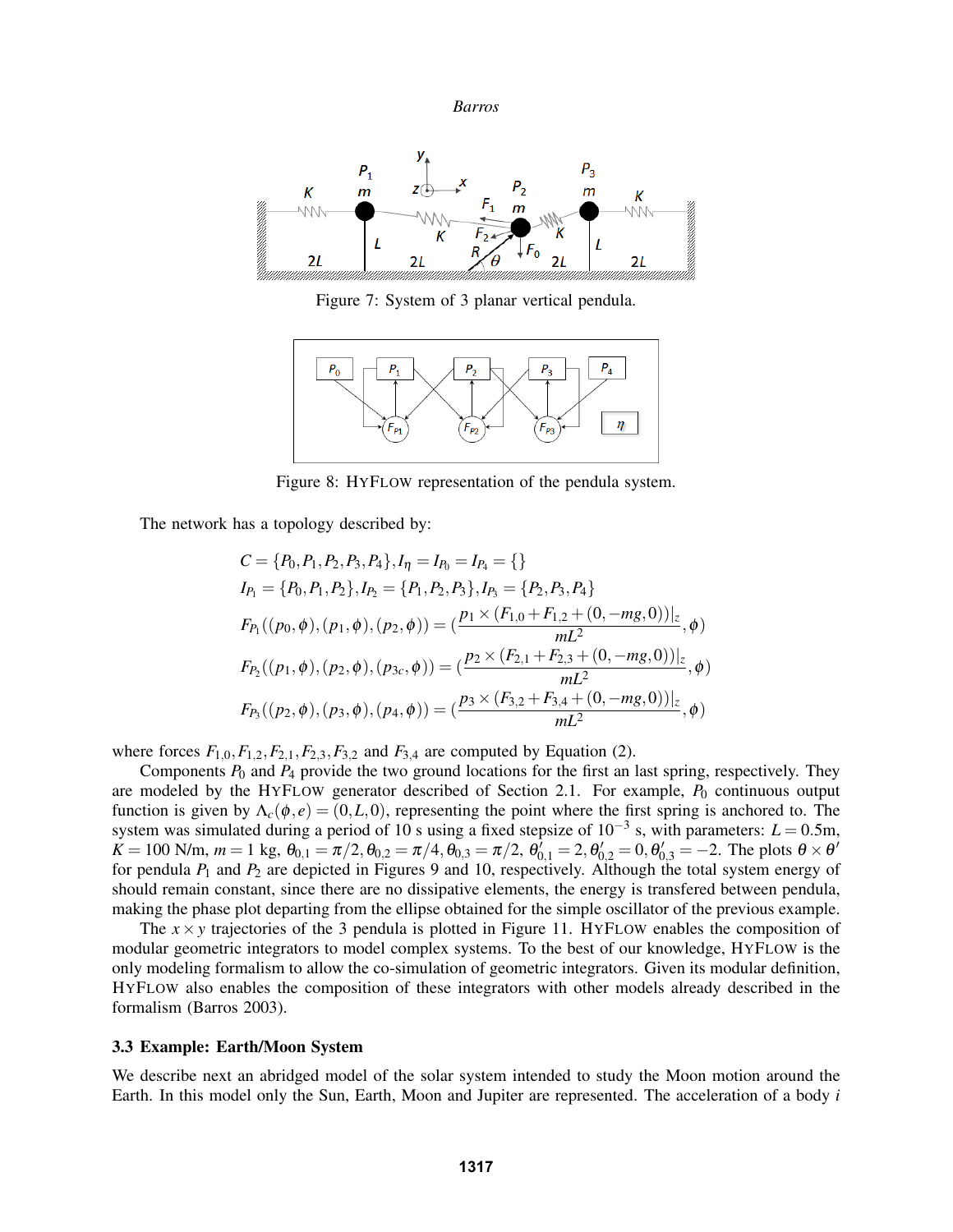



Figure 9:  $\theta \times \omega$  plot for pendulum *P*<sub>1</sub>. Figure 10:  $\theta \times \omega$  plot for pendulum *P*<sub>2</sub>.



Figure 11: Position of pendula *P*1,*P*<sup>2</sup> and *P*3.

can be computed under Newton classical gravity by:

$$
x_i'' = -G \sum_{j \in r_i} \frac{m_j d_{ji}}{\|d_{ji}\|^3}
$$

where  $r_i$  is the set of bodies that have a *relevant* influence over *i*, and  $d_{ji}$  is the distance between bodies *j* and *i*. In reality, all bodies affect each other, but in this simplified model we have discarded, for example, the influence of Moon in Sun or Jupiter motion. For defining the HYFLOW network of the solar system the following set of influencers have been considered:

 $I_{\text{Sun}} = \{\text{Sun}, \text{ Jupiter}\}, I_{\text{Jupiter}} = \{\text{Sun}, \text{ Jupiter}\}$  $I_{\text{Earth}} = \{\text{Sun, Earth, Moon, Jupiter}\}, I_{\text{Moon}} = \{\text{Sun, Earth, Moon, Jupiter}\}$ 

Likewise in the previews examples, we have considered that body *i* belongs to its set of influencers so we can computer its relative distance to the other bodies. Moon trajectory, taken Earth as the center, is depicted in Figure 12 for a 1-year simulation time.



Figure 12: Moon trajectory viewed from Earth.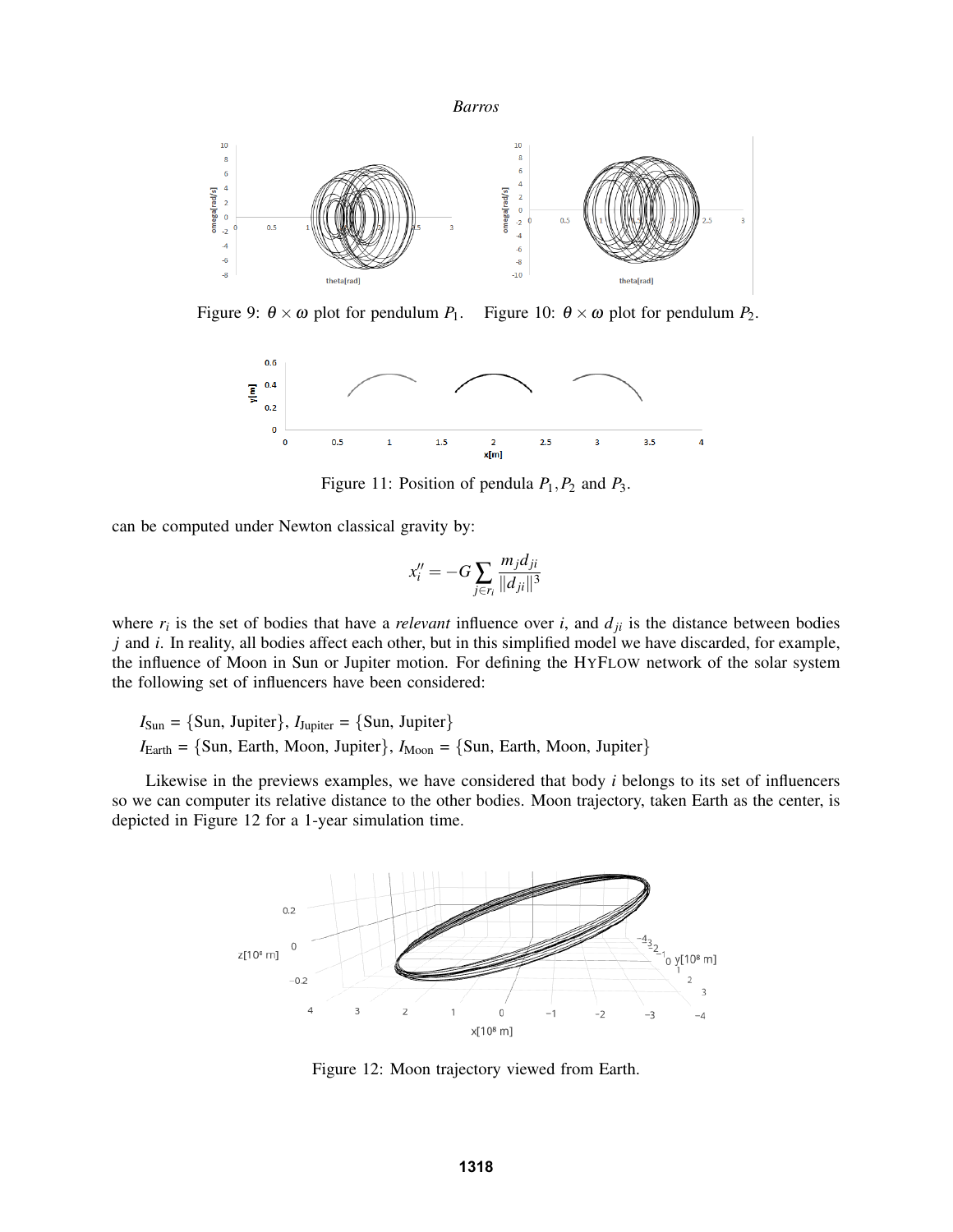HYFLOW modularity has enabled the representation of each planet/star as an independent unit that is co-simulated individually. Given the HYFLOW definition of geometric integrators, only composition is required to simulate the (abridged) solar system. HYFLOW++ reflects integrator modular definition by enabling the same implementation of the integrators to be used in all the examples described in this paper.

# 4 RELATED WORK

Most of continuous simulation tools impose the representation of ODEs into a set of  $1<sup>st</sup>$ -order differential equations. This is the case of state-of-the art M&S environments like Modelica (Fritzson 2015), where the language supports operators for expressing first derivatives, being user responsibility to map higher order ODEs into 1st-order ODEs. Other tools like PowerDEVS (Bergero and Kofman 2011), based on the discrete event paradigm, provide only support for 1<sup>st</sup>-order ODEs. Modeling formalisms like DEV&DESS (Präehofer 1991), provide also only support for 1<sup>st</sup>-order ODEs. Formalisms like Hybrid Automata (Henzinger 1996), DEV&DESS (Präehofer 1991), and Fluid Stochastic Petri Nets (Ciardo et al. 1999), for example, are closed and do not support higher order ODEs, requiring major changes in their representation to support new models. We consider that, in some cases, the user should have more control over the integration algorithms. For example, although mapping a  $2<sup>nd</sup>$ -order ODE into a system of two  $2<sup>nd</sup>$ -order ODEs can be automatically generated by the simulation tool, this mapping can lead to erroneous results and the user should be allowed to choose the most appropriate numerical methods.

The explicit representation of  $1<sup>st</sup>$ -order ODE numerical solvers in a modeling formalism was introduced by quantized DEVS (Zeigler and Lee 1998) and it uses in QSS (Migoni et al. 2013), the polynomial representation introduced in (Giambiasi et al. 2001), to achieve a better accuracy through higher degree approximating polynomials. This work provides a discrete event description of 1st-order numerical solvers opening new perspectives in model interoperability and in the representation of hybrid systems. QSS relies on the local estimation of the error and on the transmission of polynomial coefficients to achieve the representation of continuous signals. QSS provides the conventional decomposition of the 2<sup>nd</sup>-order ODE:  $y'' = f(x(t), y)$ , into the 1<sup>st</sup>-order system:  $y'_2 = f(x(t), y_1)$  and  $y'_1 = y_2$ . QSS integrators are asynchronous DEVS models producing discrete event outputs based on their internal quantization-based behavior. Unfortunately, conventional error control procedures cannot be used for setting the time step in geometric integrators (Calvo and Sanz-Serna 1993), preventing discrete event schemes, like QSS, to be used for supporting these integrators.

Multi-paradigm modeling and model transformation have been proposed as solutions for representing cyber-physical systems (Vangheluwe 2000). However, as shown before, the interoperability of geometric integrators is a complex problem by itself, although it is intended to couple models within the same (ODE) paradigm. We consider multi-paradigm modeling to be orthogonal to co-simulation, being the challenge the quest for a unifying formalism that can guarantee the interoperability of the large variety of numerical methods used for representing hybrid systems. As shown here, model transformation is also orthogonal to co-simulation, since no transformations were required to enable HYFLOW-based numerical integrators to interoperate. The mapping of 2<sup>nd</sup>-order ODEs into a modeling formalism could be achieved through model transformation. However, this is only meaningful/useful if that formalism can support the basic constructs that guarantee component interoperability.

Conceptual approaches for modeling and simulation has been proposed (Tolk et al. 2018), (Saiku et al. 2013). However, these solutions lack an explicit representation for sampling and dense output that were used here to represent numerical integrators.To the best of our knowledge we have developed the first modular representation of geometric integrators that can be seamlessly combined with other families of hybrid models (Barros 2016a).

# 5 CONCLUSION

Geometric integrators play a key role in simulating  $2<sup>nd</sup>$ -order energy preserving systems. These integrators enable long simulation times while keeping accurate results. In this paper we have shown that the HYFLOW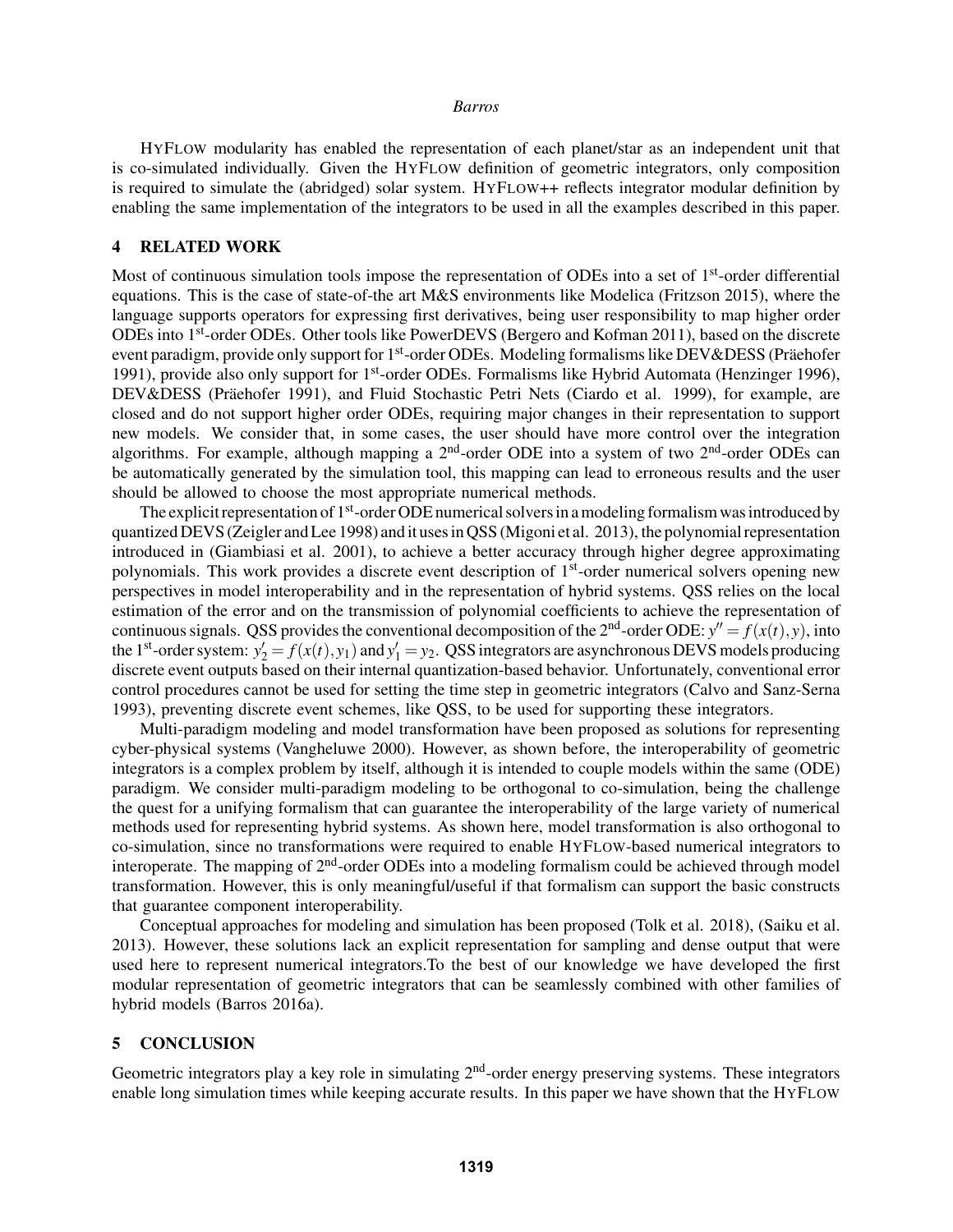formalism enables a modular representation of geometric integrators being able to represent complex systems by composing these solvers. HYFLOW departs from conventional approaches that require all ODEs to be mapped into a system of  $1<sup>st</sup>$ -order ODEs. Given that geometric integrators are specific models in the HYFLOW formalism, other numerical methods can be described in HYFLOW without requiring the modification of the formalism, while guaranteeing model interoperability.

### **REFERENCES**

- Barros, F. 2002. "Towards a Theory of Continuous Flow Models". *International Journal of General Systems* 31(1):29–39.
- Barros, F. 2003. "Dynamic Structure Multiparadigm Modeling and Simulation". *ACM Transactions on Modeling and Computer Simulation* 13(3):259–275.
- Barros, F. 2005a. "Simulating the Data Generated by a Network of Track-While-Scan Radars". In *12th Annual IEEE International Conference on Engineering Computer-Based Systems*, edited by J. Rozenblit, T. ONeill, and J. Peng, 373–377. April 4th-7th, Greenbelt, MD, USA.
- Barros, F. 2005b. "A System Theory Approach to the Representation of Mobile Digital Controllers Agents". In *International Workshop on Radical Agent Concepts*, edited by M. Hinchey, P. Rago, J. Rash, C. Rouff, R. Sterritt, and W. Truszkowski, 321–333. September 20<sup>th</sup>-22<sup>nd</sup>, Greenbelt, MD, USA.
- Barros, F. 2008. "Semantics of Discrete Event Systems". In *Distributed Event-Based Systems*, edited by R. Baldoni, A. Buchmann, and S. Piergiovanni,  $252-258$ . July  $1<sup>st</sup>-4<sup>th</sup>$ , Rome, Italy.
- Barros, F. 2015a. "Asynchronous, Polynomial ODE Solvers based on Error Estimation". In *Symposium on Theory of Modeling and Simulation*, edited by F. Barros, M. Hwang, H. Prähofer, and X. Hu, 115–121. April 12<sup>th</sup>-15<sup>th</sup>, Alexandria, VA, USA.
- Barros, F. 2015b. "A Modular Representation of Fluid Stochastic Petri Nets". In *Symposium on Theory of Modeling and Simulation*, edited by F. Barros, M. Hwang, H. Prähofer, and X. Hu, 122–128. April 12th-15th, Alexandria, VA, USA.
- Barros, F. 2016a. "A Modular Representation of Asynchronous, Geometric Solvers". In *Symposium on* Theory of Modeling and Simulation, edited by F. Barros, H. Prähofer, X. Hu, and J. Denil. April 3<sup>rd</sup>-5<sup>th</sup>, Pasadena, CA, USA.
- Barros, F. 2016b. "On the Representation of Time in Modeling & Simulation". In *Proceedings of the 2016 Winter Simulation Conference*, edited by T. Roeder, P. Frazier, R. Szechtman, E. Zhou, T. Huschka, and S. Chick, 1571–1582: Piscatawayy, New Jersey: IEEE.
- Bastian, J., C. Clauß, S. Wolf, and P. Schneider. 2011. "Master for Co-Simulation Using FMI". In 8<sup>th</sup> *Modelica Conference*, edited by C. Clauß, 115–120. March 20<sup>th</sup>-22<sup>nd</sup>, Dresden, Germany.
- Bergero, F., and E. Kofman. 2011. "PowerDEVS: A Tool for Hybrid System Modeling and Real Time Simulation". *Simulation: Transactions of the Society for Modeling and Simulation International* 87(1- 2):113–132.
- Calvo, M., and J. Sanz-Serna. 1993. "The Development of Variable-step Symplectic Integrators with Application to the Two-body Problem". *SIAM Journal Science Computing* 14(4):936–952.
- Ciardo, G., D. Nicol, and K. Trivedi. 1999. "Discrete-Event Simulation of Fluid Stochastic Petri Nets". *IEEE Transactions on Software Engineering* 25(2):207–217.
- Enge-Rosenblatt, O., C. Clausß, A. Schneider, and P. Schneider. 2011. "Functional Digital Mock-up and the Functional Mock-up Interface-Two Complementary Approaches for a Comprehensive Investigation of Heterogeneous Systems". In *8 th International Modelica Conference*, edited by C. Clauß, 748–755. March 20<sup>th</sup>-22<sup>nd</sup>, Dresden, Germany.
- Fritzson, P. 2015. *Principles of Object-Oriented Modeling and Simulation with Modelica 3.3: A Cyber-Physical Approach.* 2<sup>nd</sup> ed. Piscataway: IEEE Press, Wiley-Interscience.
- Giambiasi, N., B. Escude, and S. Ghosh. 2001. "Generalized Discrete Event Simulation of Dynamic Systems". *Transactions of the Society for Computer Simulation International* 18(4):216–229.